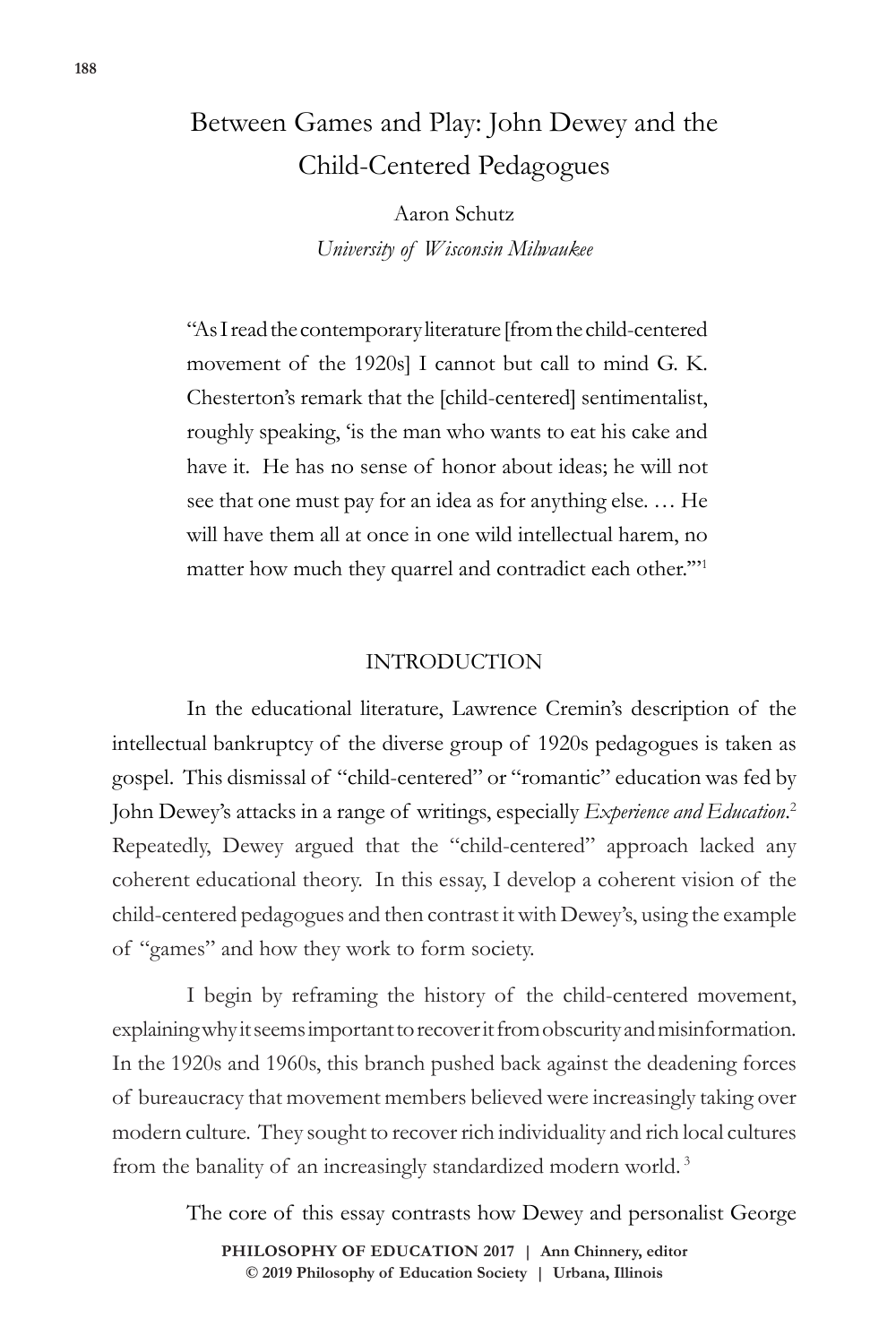Dennison in his *The Lives of Children<sup>4</sup>* used the key example of a baseball game to represent different visions of the structure of a healthy society. I prefer the term "personalist," which captures this group's celebration of individualism *within* egalitarian communities, but I do also use traditional terms such as "childcentered" throughout.

### THE ERASURE OF THE PERSONALIST PERSPECTIVE

In the last decades of his life, John Dewey felt increasingly misunderstood, as people associated his name with forms of education that either conflicted with, or failed to capture, the full richness of his perspective.<sup>5</sup> He was especially upset by the "child-centered" branch of progressive pedagogy that emerged before World War I and flourished during the 1920s. To Dewey, the childcentered pedagogues seemed obsessed with efforts to encourage uncontrolled, chaotic "freedom," disregarding the importance of actually teaching children any coherent content or initiating them into effective democratic practices. In *Experience & Education*, he published his most comprehensive demolition of what he understood of the child-centered approach. They had, he argued, developed their "principles negatively rather than positively and constructively," thereby rejecting "the principle of [curricular and social] organization *in toto*, instead of striving to discover" a coherent theory of education drawn from of a careful study of human learning.<sup>6</sup> Because of this, they had not "even recognized, to say nothing of" actually solving, the real central challenges of learning. Perhaps even more troubling, the vision of the child-centered pedagogues lacked any "critical examination of its own underlying principles."7 While denying he was pressing "these defects to the point of exaggeration," it is difficult to see how he could have been much more critical.<sup>8</sup> Most scholars appear to accept as selfevident the accuracy of Dewey's descriptions of the child-centered pedagogues. And by leaving his opposition nameless in *Experience & Education* and elsewhere (not uncommon in his work), his writings have assisted in a process of their erasure from the collective memory of the field.<sup>9</sup>

The personalists he was attacking did have names. Pedagogues such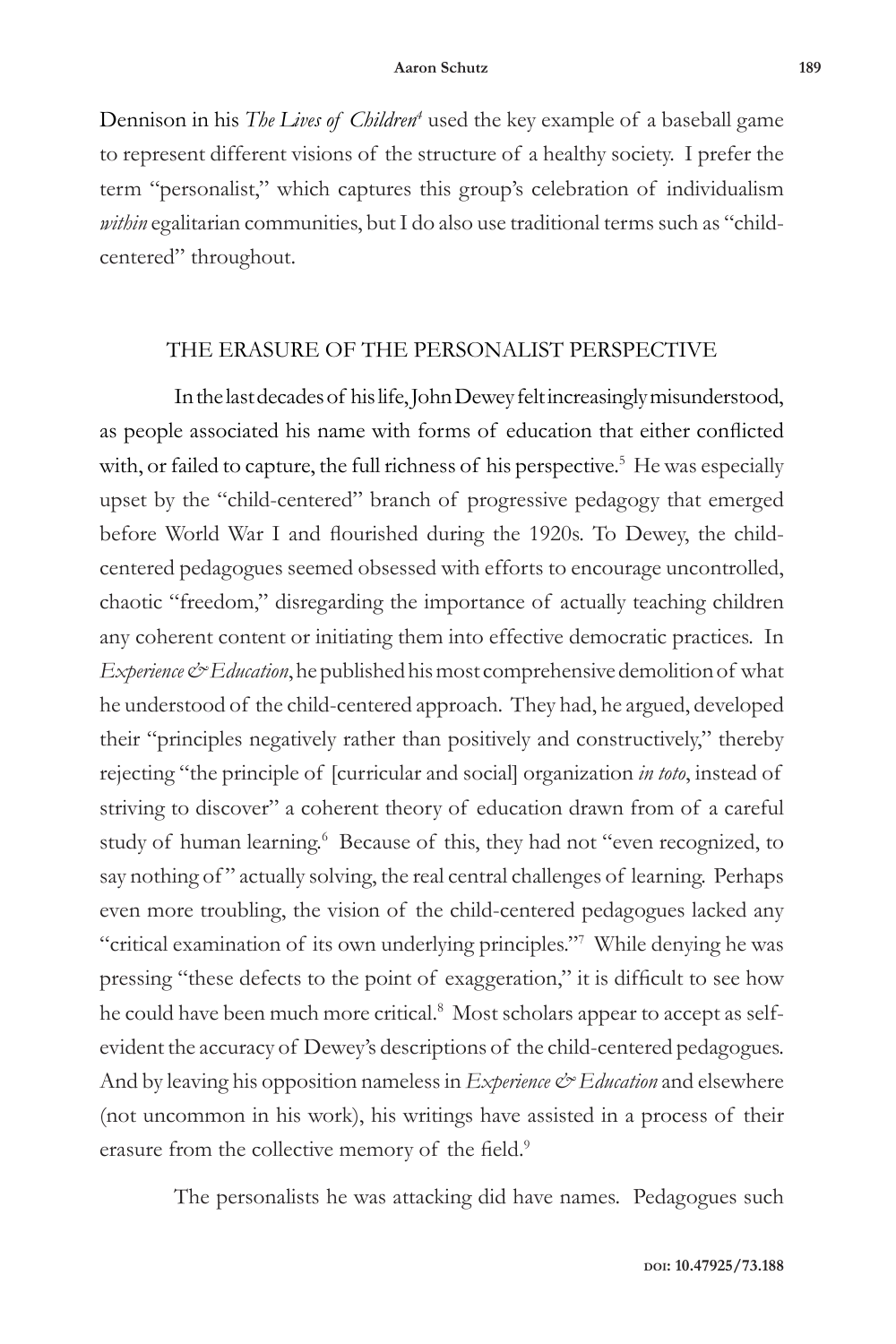as Margaret Naumburg and Caroline Pratt, along with a group of intellectuals termed the Young Americans by Casey Blake, participated in a broad, powerful, and rich movement that flourished through the entire decade of the 1920s, downtown from Dewey's office at Columbia.10 As a group, they brought to education, and to social criticism more broadly, the new aesthetics of modern art and the psychoanalytic vision of Freud, Jung, and others. In the writings and pedagogy of the time, these different strands generally merged together into an aesthetically-focused psychology of human development and a healthy society.

What the literature has largely missed is that, collectively, the Young Americans and the child-centered pedagogues did develop cogent criticisms of Dewey's collaborative, scientific vision of education, despite some egregious examples of misreading. Some, including Naumburg, Pratt, and Randolph Bourne were actually his students at Columbia. And most of their discussions of his ideas were well-informed and, often, reasonably on the mark.<sup>11</sup> By the time Dewey published *Experience & Education* in 1938, the child-centered schools of the 1920s were fading. It would not be until the 1960s and '70s that the personalist perspective would emerge again with a vengeance in the free schools movement.<sup>12</sup>

# THE "SOCIAL CONTROL" ARGUMENT OF EXPERIENCE AND EDUCATION

To get across what he understood as healthy social control, in *Experience & Education* Dewey used the general example of "games," specifically, a youth baseball game. While he acknowledged that this example was limited, he also asserted that it did, in fact, illustrate a key "general principle" of socialization and social control in society.

The key characteristic of a game is that, unlike play, it has rules. Games differ from democratic collaboration on common projects where participation and action are quite flexible, without any set rules except the focus on achieving the shared "end in view." Games do include aims, but these are defined by the strictures created by standard rules. In this sense, then, games represent an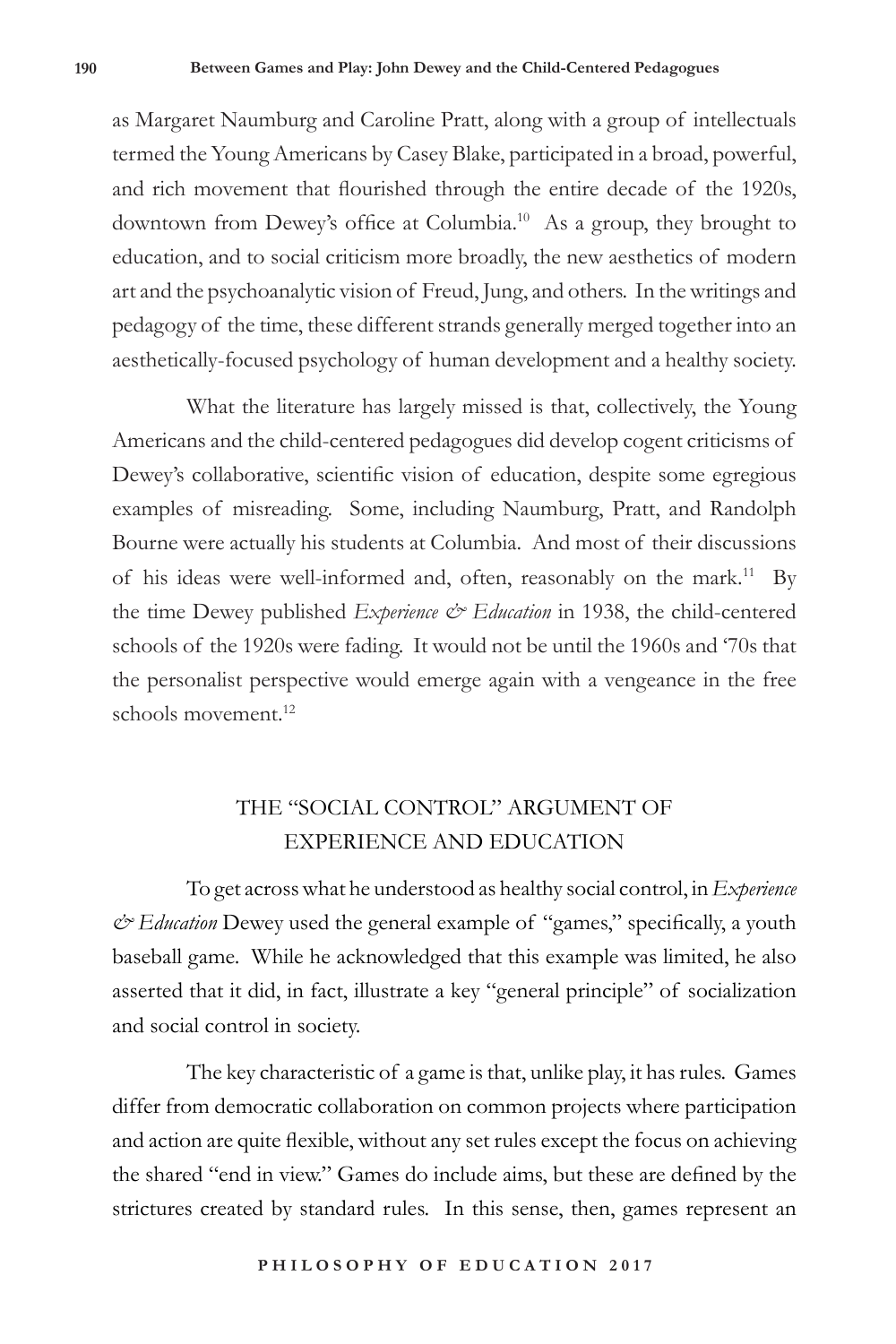embryonic form of collaboration, with the exception that goals and the interim steps to accomplishing those goals are pre-set by the rules of the particular game, even though there are many different ways individuals can play out and embody the practices that the rules allow.

Dewey did not usually discuss games in detail in his writings.<sup>13</sup> Generally in Dewey's work, "play" is distinguished from "work" in which there is some some goal that needs to be achieved by an individual or a collaborative group. Games seem to provide a middle space between play and work. Dewey noted that play is distinguished from work in that work "has the sense of a directing idea which gives point to the successive acts."14 In play, Dewey noted in *Democracy and Education*, children "are *trying* to do or effect something, an attitude that involves anticipatory forecasts which stimulate their preset responses. The anticipated result, however, is rather a subsequent action than the production of a specific change in things. Consequently play is free, plastic."15 As Dewey noted elsewhere in the same book, "the friction engendered by meeting resistance" allows a game to develop in an unplanned manner… [which] leads to the view that it takes place" when this friction "forc[es] a line of action contrary to natural inclinations."16 Thus, play involves a constant engagement with, and response to, the limitations of the environment, including the issues, skills, and preferences of other players. Play resembles a game, but instead of rules, there is the push and pull of desire and resistance, and the constant micro-creation of a tiny society. From play, in Dewey's vision, children progressively move into the world of games and work, where the rules are increasingly set, laying out the boundaries of action. From Dewey's perspective, in healthy socialization, the general structure of the extraordinarily complex game of society is combined with the capacity for democratic collaboration focused on social change.

Yet the right kind of joint play among children does not just happen. Two teachers from Dewey's famous Laboratory School, for example, described how young students in the school would generally play by themselves. However, "with skillful management the climbing, jumping, running, and rolling were guided into group games."17 The students were led to see how playing together, which involved responding to each other's needs, skills, and issues, was more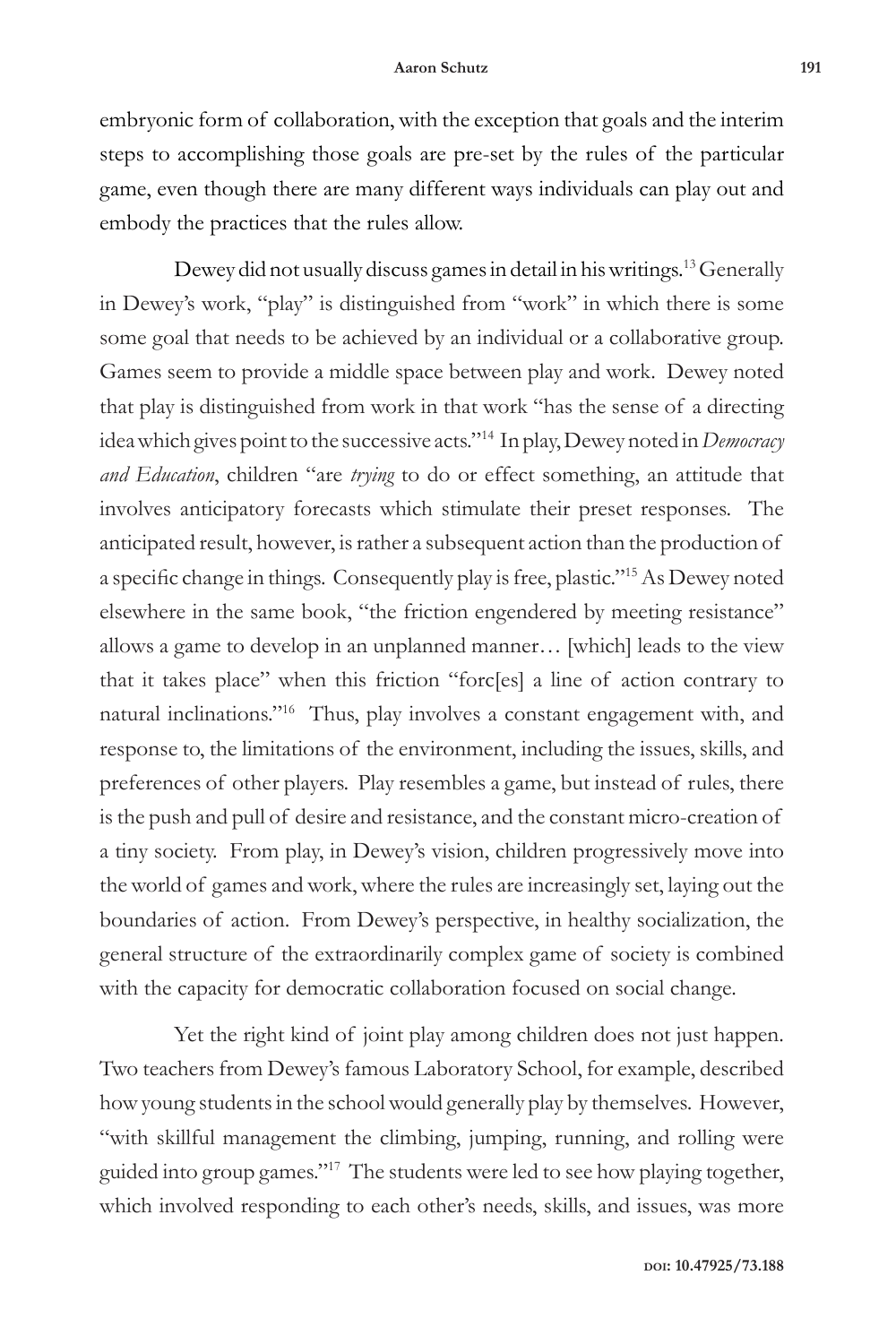fun. In the Dewey School, then, students learned to play with each other in a particular manner as a result of "skillful management" by the teachers. The implication is that the children will not naturally begin to play with each other in the way the school wishes without guidance. And this fits with the argument in *Experience & Education*.

And now we come to baseball. In *Experience & Education*, Dewey uses the baseball game as a microcosm of the way children can be initiated into the larger rules of society. A baseball game involves a set of social agreements that allow those playing the game to accomplish something together. The rules, in games, constitute the space in which this social interaction is possible. "Without rules," Dewey argues, "there is no game." As a result, "as long as the game goes on with a reasonable smoothness, the players do not feel that they are submitting to external imposition but that they are playing the game."18 As in any normal social context, games have a set of conventions or proscribed "manners" that provide a set of shared expectations about what other players will do, albeit more explicit in format than casual social contexts. Within the game, Dewey argued, these conventions are not really questionable since they *are* what the game *is*. One cannot object to the existence of an established rule while one is playing, but instead what "one claims is a violation of it, some one-sided and unfair action".<sup>19</sup> Games are not "play" because the rules are solidified. And like other established conventions, they:

> have the sanction of tradition and precedent. … Usually, a group of youngsters change the rules by which they play only when the adult group to which they look for models have themselves made a change in the rules.<sup>20</sup>

Games of this kind provide an explicit example of what happens normally more broadly in society, as social mores are passed down from one generation to another.

Within a game, participants are "sharing in a common experience," as "control of individual actions is effected by the whole situation in which individuals are involved, in which they share and of which they are cooperative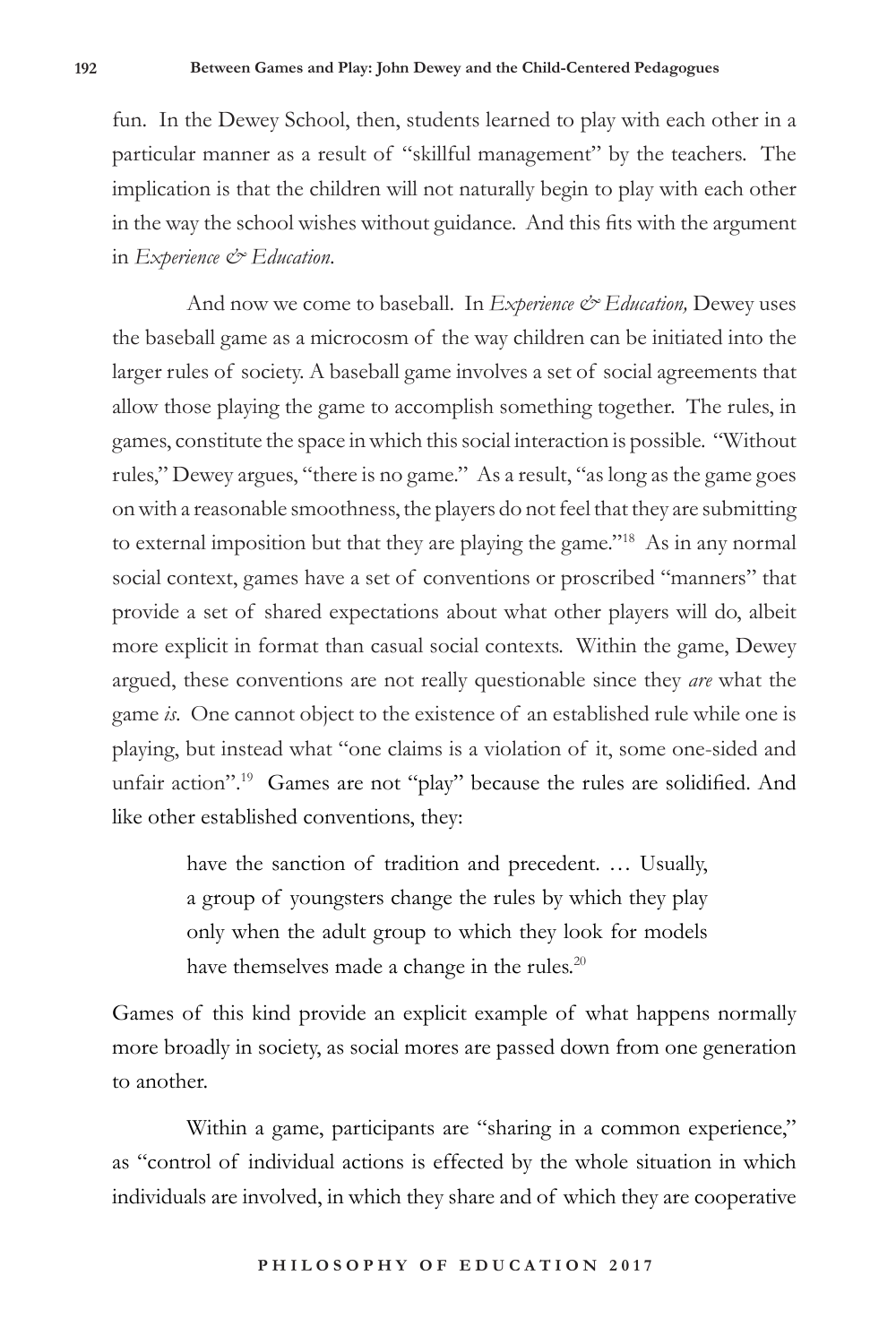or interacting parts."21 While the fact that roles in a game are set ahead of time, this does not necessarily restrict participants from contributing their unique skills and perspectives to the whole.

This experience of contributing one's unique capacities to a common effort provides the access to embryonic forms of collaboration that Dewey is seeking. But what matters to personalists are those unique aspects of people that are suppressed by the rules. Capacities to spit long distances, or to do a cartwheel, or punch someone in the nose, for example, are not relevant and thus should remain external (or at least marginal) to the game. From Dewey's perspective, however, the difference between games and more democratic collaborative efforts is that, in democracy, participants have more freedom to negotiate both the roles each takes on and the aims they are seeking. The ability to engage in games with each other is a key indicator that children are ready for initiation into practices of collaborative democracy. Democracy is always dependent upon an ability to subject one's actions to a set of restrictions that allow groups to work together coherently, even as parts of this social contract may be under reconstruction through democratic work.

# GAMES IN THE LIVES OF CHILDREN

This brings us to the discussion of games in George Dennison's 1969 *The Lives of Children* as a key counter-example to Dewey's in *Experience & Education.* Dennison's book tells the story of the First Street School, one of the few efforts to use free school pedagogy with mostly poor Latino and black students instead of relatively privileged middle class children. A rich and lyrical text, Herbert Kohl noted that "there is no other book I know of that shows so well what a free and humane education can be like, nor is there a more eloquent description of its philosophy."<sup>22</sup> Dennison was also one of the few 1960s free school pedagogues (unlike those in the 1920s and almost all others in the  $1960s^{23}$ ) who engaged directly with Dewey.

Dennison's discussion of games begins by criticizing the organized Little League approach to baseball. Since he cites *Experience & Education* and *Democracy*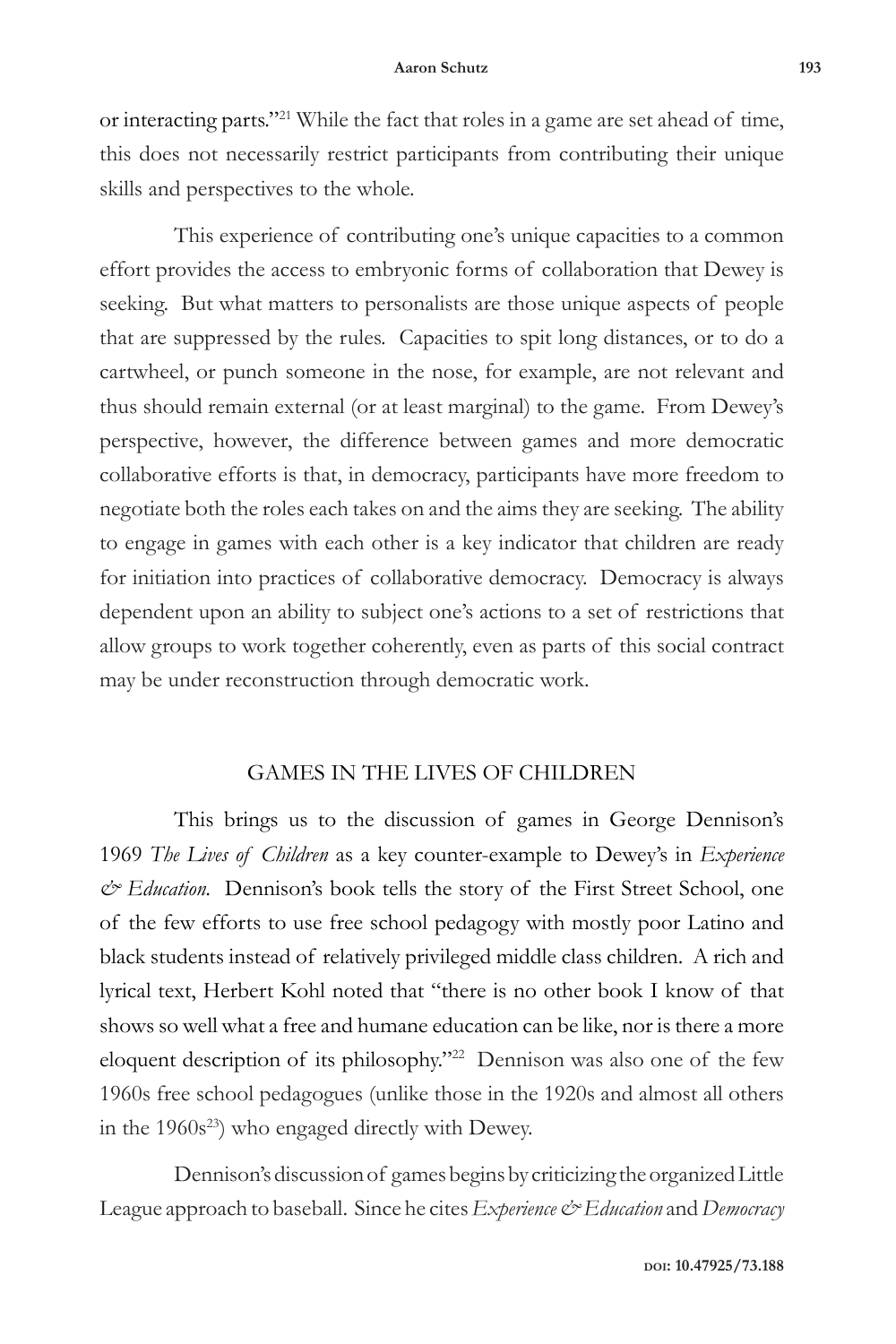*and Education* in his book, Dennison's use of the example of baseball is clearly a direct response to Dewey's argument. From Dennison's perspective, the kind of adult-controlled baseball described by Dewey is oppressive. Dennison contrasts:

> the richness of children's natural play with the stultifying rigidity of play that is organized by adults. No better example can be found than that of Little League, for what boys, left to their own devices, would ever invent such a thing? …

> The standard Little league game … is an affair of uniforms and scoreboards, umpires, and coaches, record books, and publicity. And there in the stands … is an audience of adults … just waiting to be proud of them. How putdown these boys are! They are strained and silent. They try to act manly and serious, and one sees at a glance that they are anxious and uncomfortable, and deeply resent having to prove themselves. The winners exult. The losers weep. What strange occurrences in the play of children! And who invented it? Not boys themselves, but nervous adults seeking to allay their own anxieties.

For Dennison, the Little League game represents a microcosm of the kind of bureaucratic, lockstep world that both the 1920s and 1960s personalists feared; what Naumburg referred to as the "herd society" and what in the 1960s they called "technocracy."24 Within the pre-established and restricted hierarchy of the game (as in more traditional schools), opportunities for actively negotiating relationships and engaging with real and complex challenges of order that arise in real relationships between distinctive human beings are largely eliminated.

Dennison then turns to a description of the social structure of the kind of baseball game he believed was more healthy and authentic. In truly child-organized games, he argues, children's interactions:

> are expansive and diverse, alternatively intense and gay, and are filled with events of all kinds. The boys make much of one another's personalities, one another's strengths and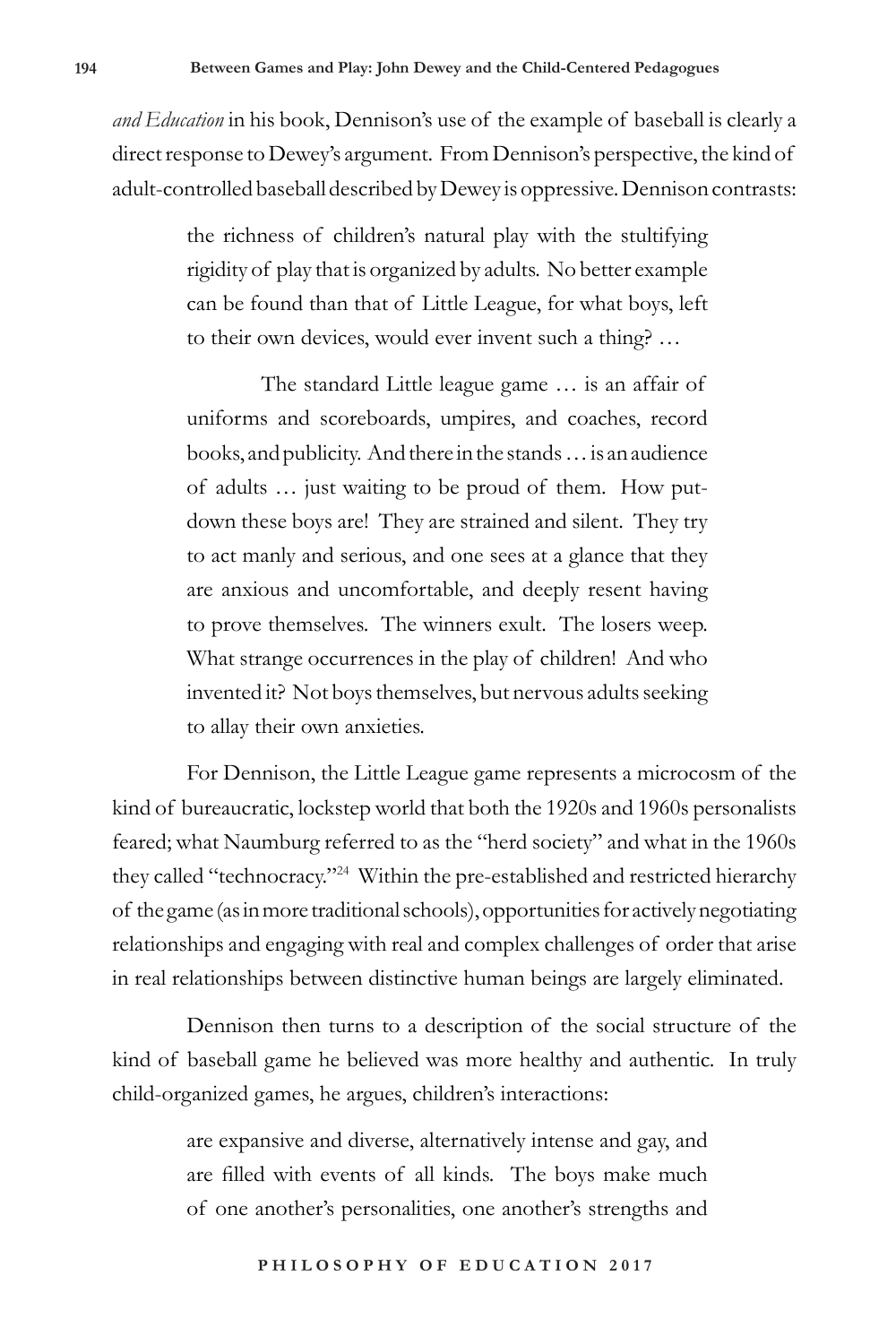weaknesses, and their witticisms fly back and forth with unflagging vivacity. They do not stop their game to argue a fine point, but rather the arguments are great features of the game. … Between innings, the boys throw themselves on the grass. They wrestle, do handstands, turn summersaults. … A confident player will make up dance steps as he stops a slow grounder. … [And through it all] no one has forgotten the score or who was at bat. The game goes on. … *Everything is noticed, everything is used*. 25

The point is not that there are no rules at all. But rather, as in Dewey's vision of play, rules are continually responsive to the particular circumstances of a unique time and location. In contrast with Dewey's vision of games, the rich, ongoing complexities of life are integrated holistically into the collective experience of game-playing. Instead of being trapped within an established structure, children in this kind of game are constantly engaged in regenerating and maintaining the order of their relationships through and in their play. Each child remains responsive to the desires, needs, and actions of the others. This is the story of a community that is playing a game, not, as in Dewey, a structured game that generates a temporary, bounded community and initiates children into the idea of a structured society.

Dennison gives other examples from his school of how children in such games can alter the structure of their play to respond to the range of capacities of different participants in their activities. For example, he notes that "Vincente's limited maturity level led him to cheat and throw tantrums when he was playing with the other children." Although annoyed, the other children did not exclude him. But neither "did they play as if he were a 'regular boy.' They complained to him directly … and at the same time they slightly lowered the demands of the game, granting him many concessions." Importantly:

> they did not … lower the game to *his* level, but only so close to it as to make him reach and exert himself. This combination of concession, pressure, criticism, and acceptance worked a powerful effect, as one might well imagine. Yet it was the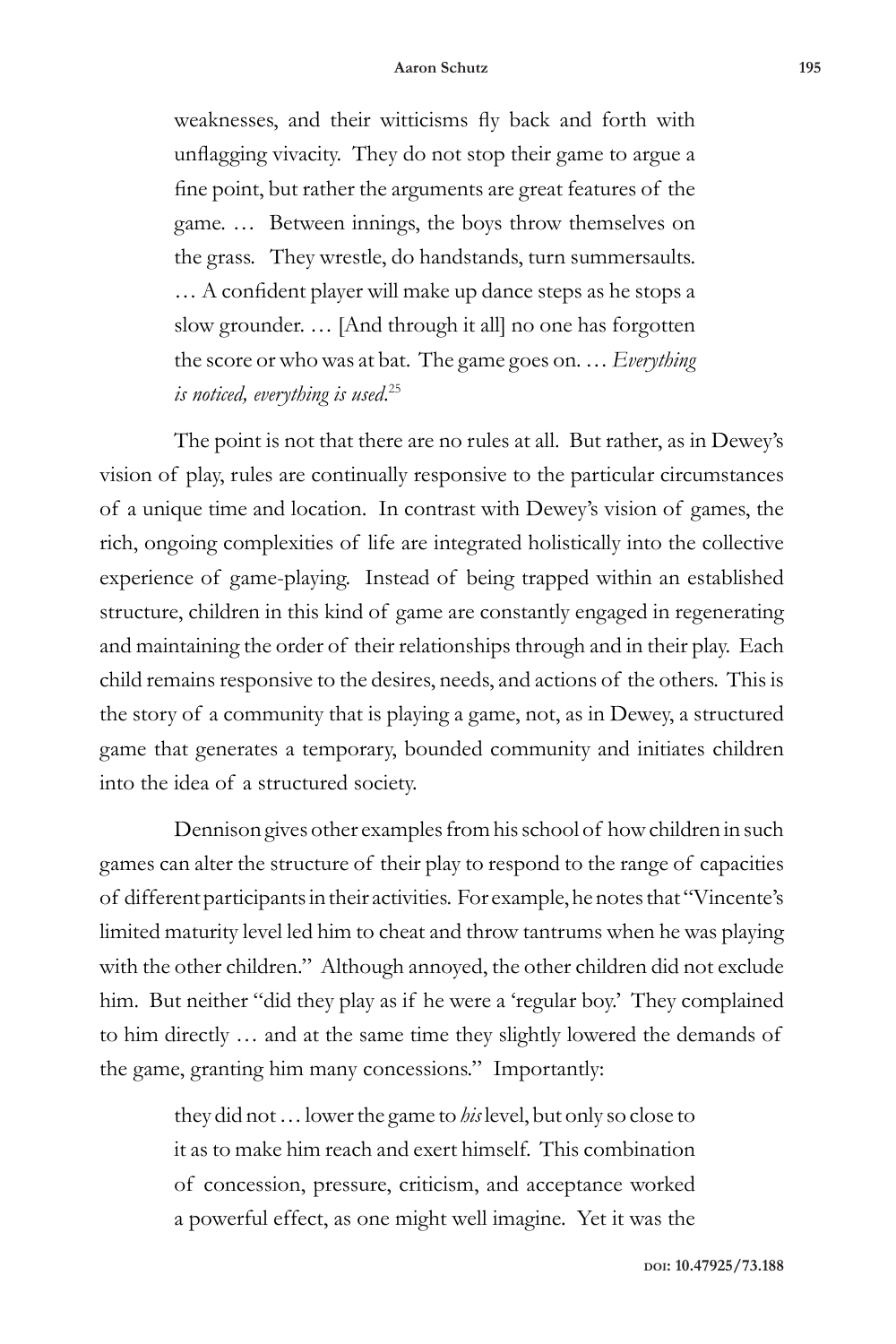ordinary dynamic of children - *at play without adults*. For if I had intervened, if it had been I who had yelled at Vincente instead of the other boys, there would have been no good effect.26

Because the teachers refused to intervene (in this case):

each boy was able to experience the *necessary* relationship between his own excitement and the code of conduct which joined him to others because it was a social group. Which is to say that their play - *because it was unsupervised* - acquired the moral pressures which are inherent in games, for at bottom this is precisely what morality is: the sense of the necessary relation between self and others, group conduct and individual fulfillment.<sup>27</sup>

More generally, the work and writings of personalists such as Dennison express no desire to force children into the straightjacket of formal, sociallydefined rules. A capacity to continually play with each other underlies the personalists' vision of a good society. This is an essentially anarchist vision where social interaction emerges naturally through people's engagement with what Dewey (again) also understood to be "the friction engendered by meeting resistance" in the environment. As with 1920s personalists, Dennison showed how community emerges organically from the ways the unique individuals in the school interact and come up against challenges in living and playing together. The teachers stand ready to intervene, and in other parts of the book, as in Pratt and Naumburg's writings, they do intervene in supportive ways. But the key learning takes place through the largely independent interactions between the students themselves. They do not intervene unless it is absolutely necessary. And when they do intervene, the intervention is not about rules. Teachers express their own unique but honest feelings in the moment, helping students understand what healthy "resistance" from others looks like. For example, at one point Dennison is with a group on a walking trip and he just gets frustrated and leaves. In response, the students follow him and agree to collaborate with him to shift to some other end in view.<sup>28</sup>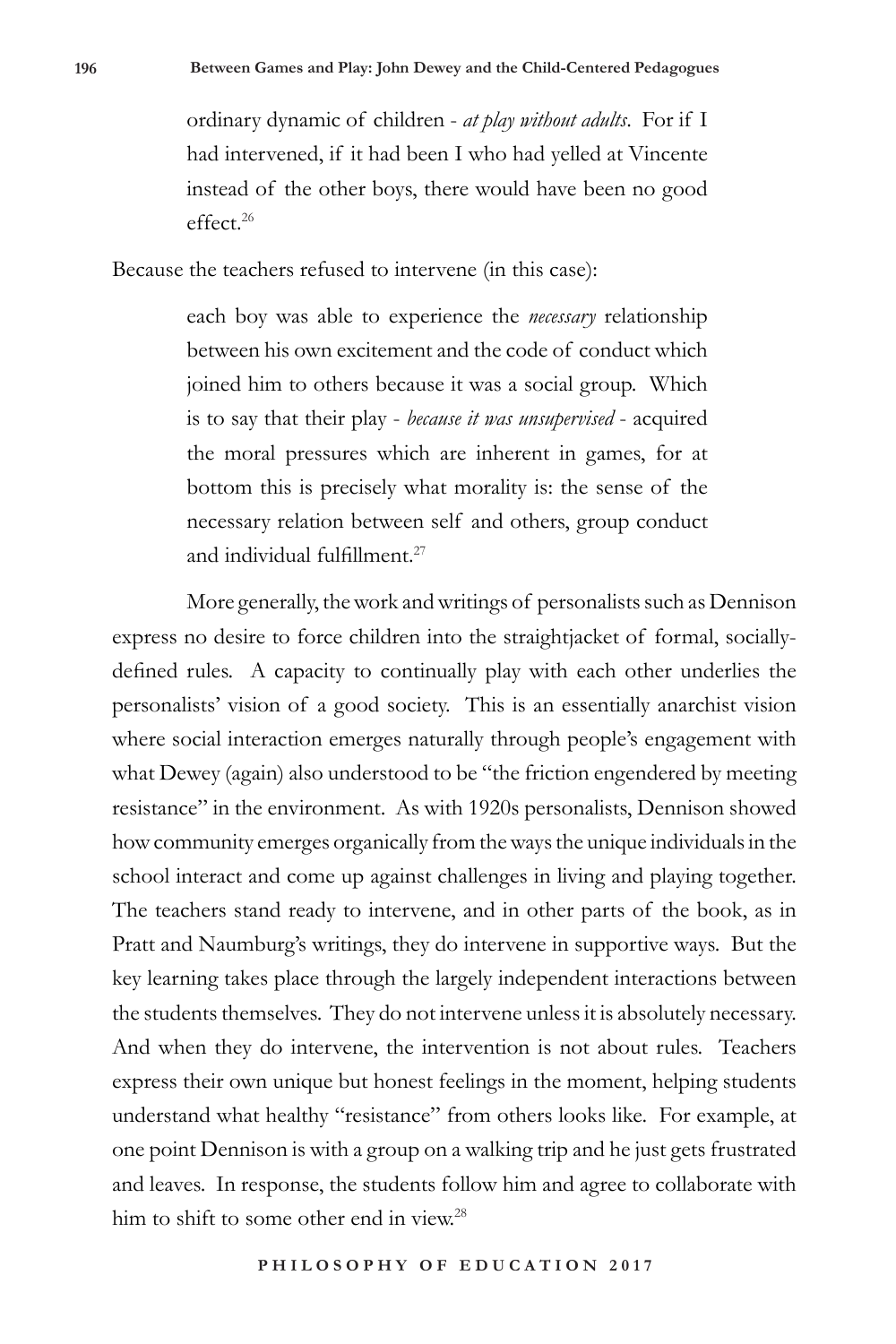#### **Aaron Schutz 197**

Personalists such as Dennison were not unconcerned about changing society. But they tended not to focus on it or even speak about this. The implication is that they believed that as more people responded healthily to each other, the society would slowly shift as more and more people began to act this way. In the end, however, they were much less interested in broader social change than Dewey. They wanted to create authentically free people who responded honestly to the unique aspects of other people, resisting the social "rules" that would define how their interaction would proceed. The point was not to change the world or other people, but to change the world by acting differently with respect to each other and the world.

While Dewey uses the example of games to show how societies reproduce themselves and structure the interaction patterns of their citizens, Dennison, in contrast, uses the example of games to illustrate how children can generate order *by themselves.* In fact, he distinguished between the kind of game Dewey was talking about, operating under the umbrella of adult authority and rules, and the kind of game he and other free schoolers tend to value. In Dewey's vision, collaborative efforts are focused on some common goal like building a clubhouse, or solving some scientific problem. This is why the aim of "winning" in a game provides a precursor to Dewey's more advanced model of collaborative experimentalism. In Dennison's vision, however, the "goal" of community engagement — to the extent the idea of a "goal" even applies —is the enrichment of the community itself and the individuals that make up that community. What one wants to accomplish depends on how individuals are engaging at any moment, and can change unpredictably. When Dennison gets mad and walks away, the group must reform in ways that respond to this act, completely changing whatever their end in view might be.

This is a view of democracy as constant participation in a fluid form of "play." It is not anti-democratic, it is simply a different form of democracy than Dewey valued. Dewey wanted people to learn specific, if also somewhat fluid, skills for working together on common projects. He wanted to give students the capacity to target specific aspects of their society in collaboration, and this was his understanding of what counted as "democratic."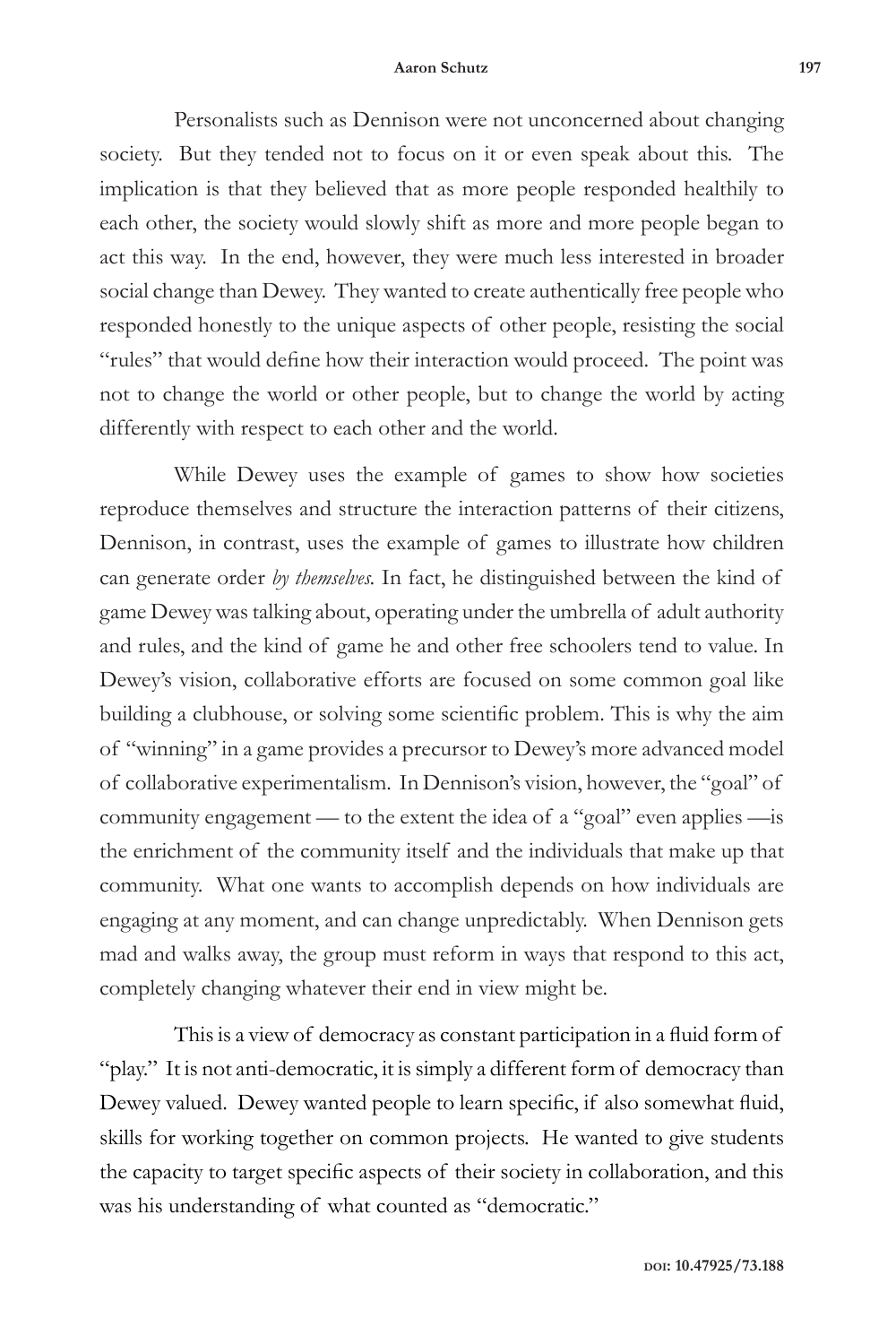One final fundamental difference is in the approach to students as growing individuals. Dewey and his teachers argued that teachers need to constantly control the environment so that students learn to play together and then work together on common projects in the correct manner. The personalists saw this as a failure of trust. Through their own pragmatic experience they saw children working together by responding to "the friction engendered by meeting [the] resistance" of other human beings. Children didn't need to be "managed" in order to develop skills for forms of collaboration and social structure. They naturally developed it through play. And play led to a world of play. This, for the personalists, was a democratic society. It may seem unrealistic, but it is debatable how realistic Dewey's own vision was.

### **CONCLUSION**

The contrast between Dewey and Dennison on what constitutes a "game" encapsulates the more general conflict between Dewey and personalist visions of how society should operate and how education should initiate students into this society. In Dewey's view, education requires careful management and intervention. From the free school perspective, this represented a failure of trust in children.

The personalists presented an alternative view of democracy. In fact, Dennison and other 1920s personalists believed that Dewey did not realize how bureaucratic the world had become. Dennison noted that "writing in 1902, 1916, 1936, Dewey did not envision, and could not, the incredible consolidation of centralized power that has taken place in our country since World War II."29 While this is not an accurate assessment of Dewey, who understood these changes quite well, the argument of the personalists was that these new bureaucratic structures required a different form of education than Dewey had developed. Dennison pointed out that Dewey said he was flexible in response to changing conditions. If so, he and other personalist educators argued, Dewey's vision of democratic education needed to change. "As a nation," Dennison argued,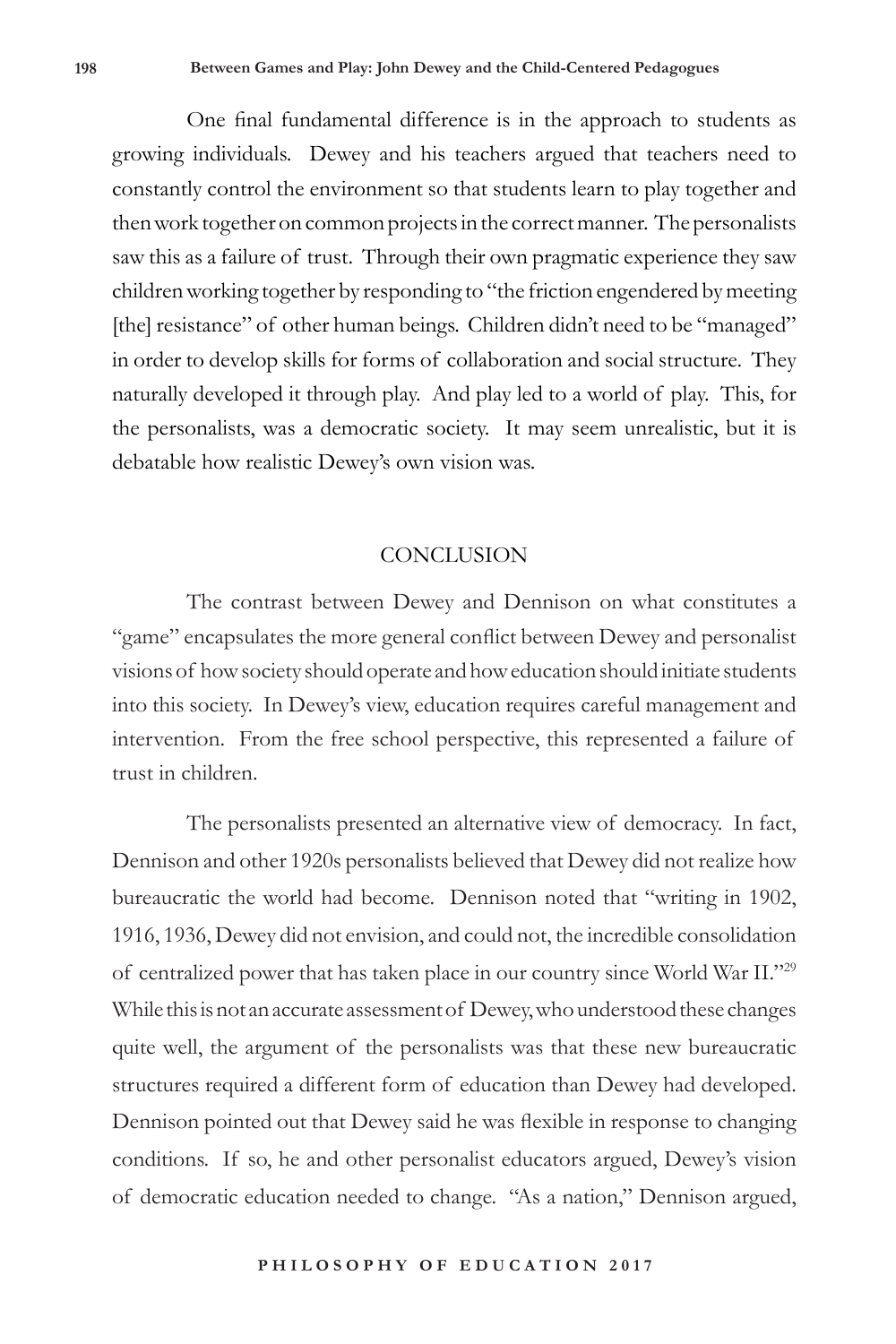### **Aaron Schutz 199**

echoing the complaints of other personalists across the decades, we have become "a wretched hog wallow of administration function."30 Naumburg and others had argued earlier in the century that Dewey didn't understand the dangers of initiating children into the structures of the "baseball game" and even structured forms of democratic engagement. This was, they believed, not resistance but, in key ways, a capitulation to an increasingly bureaucratized society.

A Dewey who was more willing to take them seriously might have agreed that his vision of collaborative democracy did require participants to tamp down aspects of themselves that were not relevant to the common project (as baseball players also had to do). Even if he admitted that, he would argue that it is through their focused collaborative actions they will be able to concretely change society. Students who learn only to play are not equipped to engage with, much less change, aspects of modern society.

The personalists may have had a good point, however. Increasingly, corporate and government bureaucracy draws on quite similar forms of collaboration to accomplish their aims. Students taught to collaborate will thrive in these new bureaucratic structures. But, of course, they cannot choose their ends in view in these settings. What Dewey and most other progressives never quite understood was that one needed to go beyond collaboration to develop the power to pursue aims defined by the collaborative group, even in contexts designed to suppress this. Otherwise skills of this kind will simply be coopted by the powerful. The contrast, then, is between two visions of democracy, two visions of democratic society and, implicitly, two conceptions of how society might be changed for the better.

2 John Dewey, *Experience and Education* (New York: Collier Books, 1938).

3 For the progressives of the 1920s, see: Robert Beck, "Progressive Education and American Progressivism: Margaret Naumburg," *Teachers* 

<sup>1</sup> Lawrence Cremin, *The Transformation of the School* (New York: Knopf, 1961), 376-77.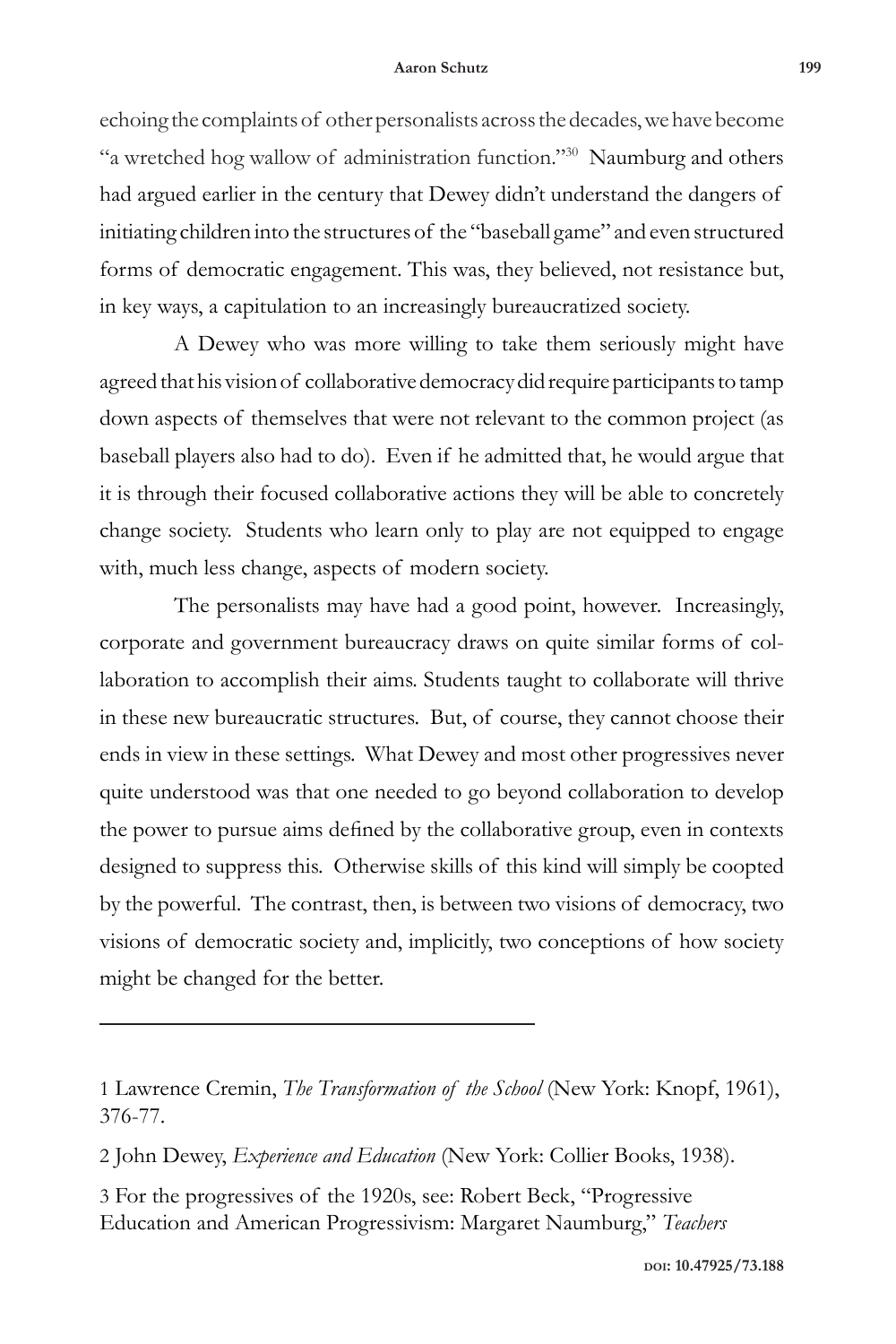*College Record* 60, no. 4 (1959): 198-208; Robert Beck, "Progressive Education and American Progressivism: Caroline Pratt," *Teachers College Record* 60, no. 3 (1958): 129-37; Lawrence A. Cremin, *The Transformation of the School: Progressivism in American Education, 1876–1957* (New York: Knopf, 1961); Margaret Naumburg, *Child and the World: Dialogues in Modern Education* (New York: Harcourt Brace, 1928); Caroline Pratt and Jesse Stanton*, Before Books: Experimental Practice in the City and Country School* (New York: Adelphi, 1926). For the progressives of the 1960s, see Paul Goodman, *Growing Up Absurd*  (New York: Vintage, 1962); Ron Miller, *Free Schools, Free People: Education and Democracy After the 1960s* (Albany: State University of New York Press, 2002); A. S. Neill, *Summerhill: A Radical Approach to Child Rearing* (New York: Hart, 1960).

4 George Dennison, *The Lives of Children* (New York: Random House, 1969).

5 As Cremin notes: "A good deal of his [Dewey's] effort in education after 1920 was spent criticizing self-styled disciples" (p. 173). Lawrence A. Cremin, *American Education, the National Experience, 1783-1876* (New York: Harper Collins, 1981).

6 Dewey, *Experience and Education*, 20-21.

7 Ibid., 22.

8 Ibid.

9 In part because of their erasure by Dewey, while mentions of childcentered pedagogy are not unusual in historical texts, few works in education acknowledge the existence of the scope of the movement. Lawrence Cremin's *The Transformation of the School* is the most important exception. But while its brief portrayal of Pratt and Naumburg is fairly accurate, as the epigraph that begins this essay indicates, its overall tone is harsh and dismissive. Mary Hauser's biography of Pratt in this context is quite welcome — hopefully a harbinger of a shift in the reputation of the childcentered educators — but its narrow focus does not give a sense of Pratt's deep embeddedness in the larger intellectual movements of the time. See: Mary E. Hauser, *Learning from Children: The Life and Legacy of Caroline Pratt* (New York: Peter Lang, 2006).

10 The best, really the only significant, study of the Young Americans as a group is Casey Nelson Blake's *Beloved Community* (Durham, NC: University of North Carolina Press, 1990).

11 For Naumburg I draw on my own reading See Aaron Schutz, *Social Class, Social Action, and Education: The Failure of Progressive Democracy* (New York,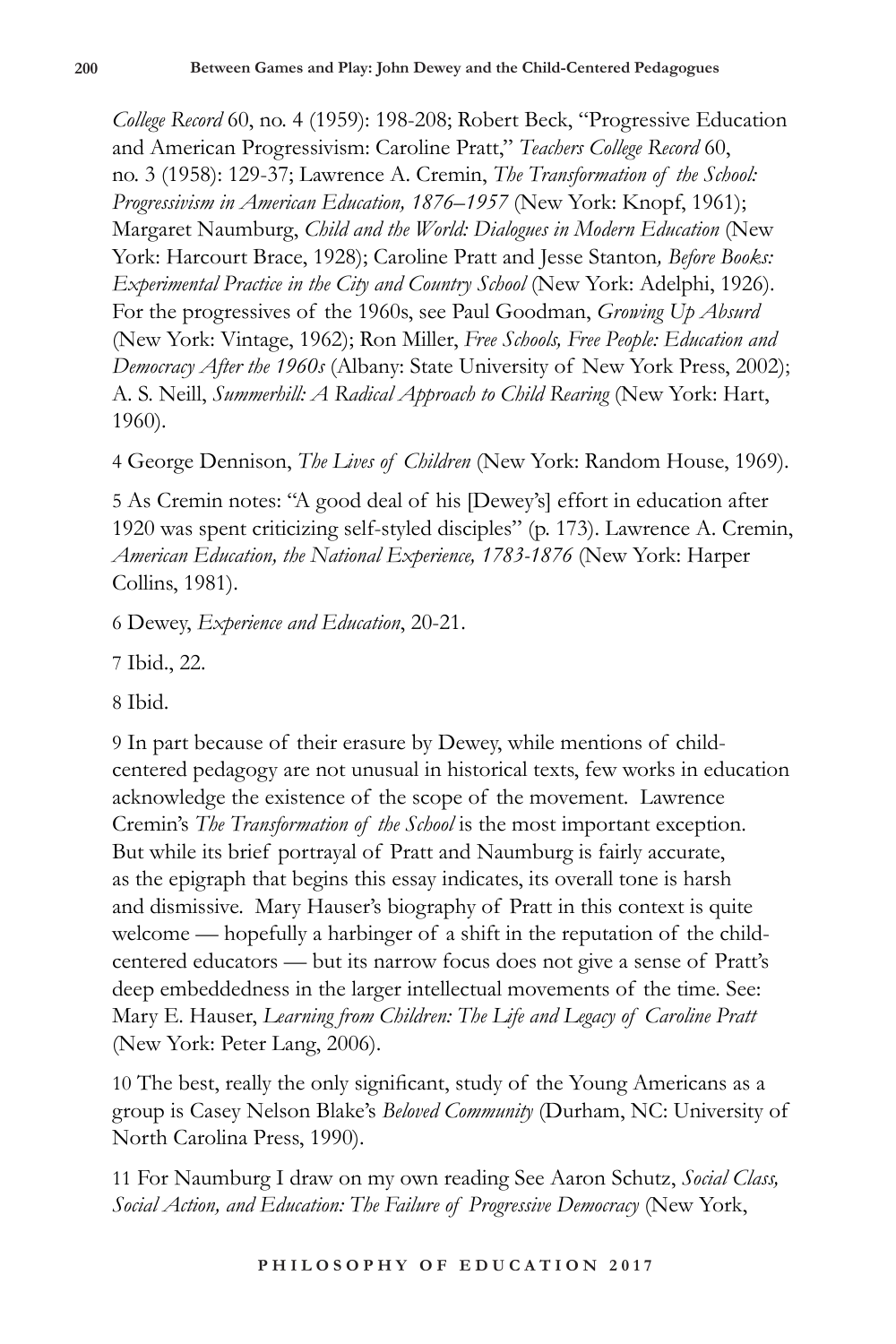### **Aaron Schutz 201**

Palgrave, 2010).While I have not examined the others in as much detail, see also: Beck's 1959 articles on Naumburg and Pratt (see note 4 above); Hauser, *Learning from Children* (on Pratt); and Blake, *Beloved Community* (on the Young Intellectuals more broadly).

12 See Miller, *Free Schools.*

13 See, e.g., John Dewey, "Brigham Young Lectures," in John Dewey, *The Collected Works of John Dewey, 1882-1953*, edited by Jo Ann Boydston (Carbondale and Edwardsville: Southern Illinois University Press, 1969- 1991). In *The Later Works* vol. 17, 269, he writes:

> "[Eventually] make-believe play ceases to take so large a part of their thought, which means that they are not so contented to go on and make-believe. Their plays change to games. A play has no rules, no particular point or end, no aim. Suggestions come one after another to children, and each is played until they tire of it. But when you have a game, like hide-and-seek, you have a certain point that has to be made, a certain result that has to be reached, and consequently the steps toward it have to be° regulated. When children therefore begin to substitute games for plays, begin to be more critical, begin to plan ahead, then has the changed attitude fairly come upon them. …

> He can now be given tasks, can now assume responsibility for performing certain things that bring definite results. Schooling, that is to say, more conscious instruction, can now profitably begin."

See also John Dewey, "Growth in Activity," *Later Works* vol. 2, 245:

"Play tends to develop into games with certain objective conditions to be observed.

It is a sign of progress in the mental development of a child when he begins to play … games … and to observe their rules. He reaches the "second stage" when he has a sense of end or aim. This is a transition within the play period itself.

By this transition he has gained an ability to *work*."

14 John Dewey, *Democracy and Education* (Free Press, 1916), 211.

15 John Dewey, *Democracy and Education* (Free Press, 1916), 211.

16 Dewey, *Democracy and Education*, 41.

17 Katherine Camp Mayhew and Anna Camp Edwards, *The Dewey School:*